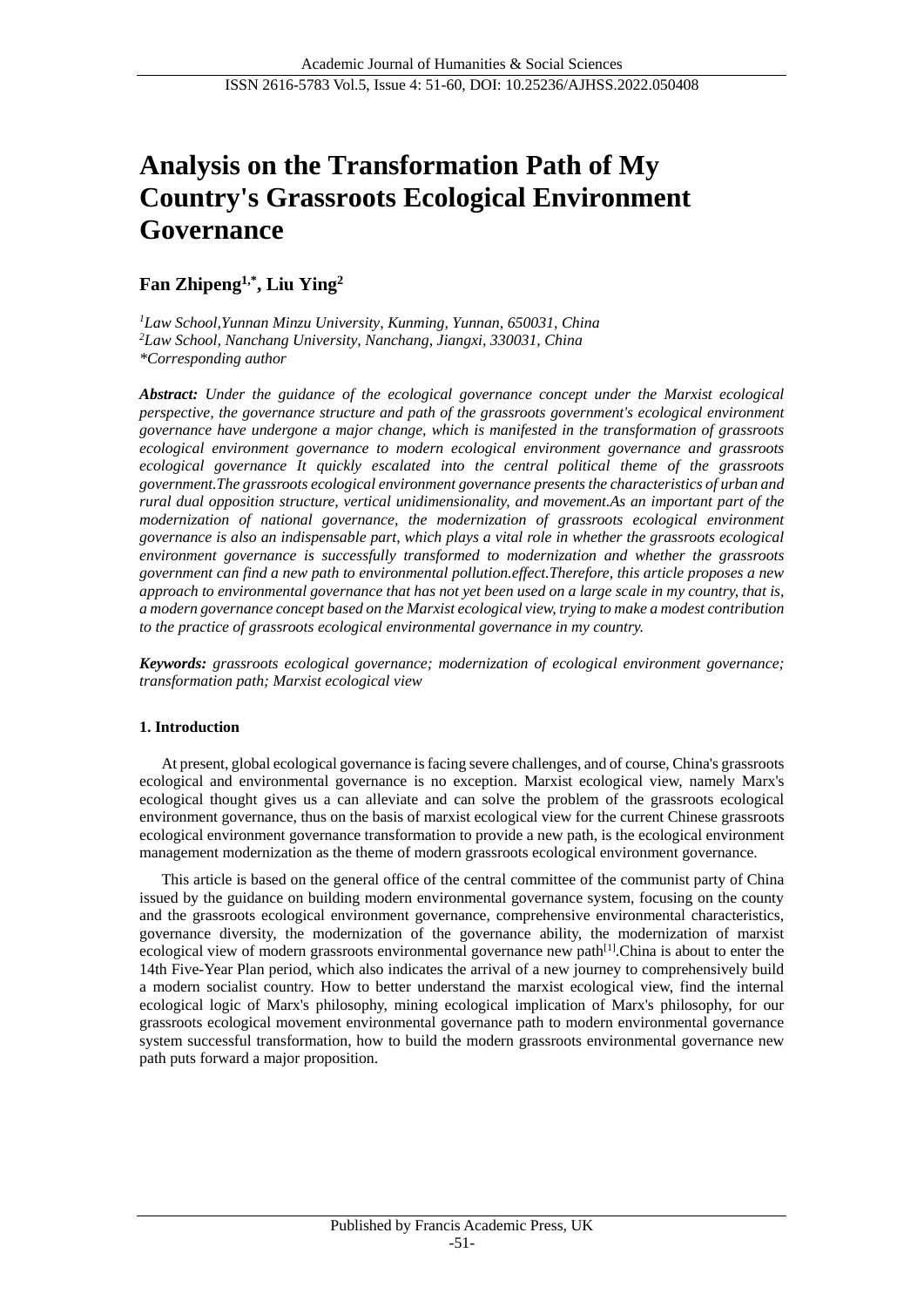#### **2. The status quo, characteristics and causes of grassroots ecological environment governance in China**

## *2.1. The current situation of grassroots ecological and environmental governance in China*

In view of the current rural grassroots ecological environment management has the following problems: first, our grassroots ecological environment protection has made certain achievements, such as afforestation of various green projects, soil erosion and desert engineering achieved initial results, the number of nature reserves, a number of ecological environment protection laws gradually, these measures to a certain extent to protect the ecological environment and biodiversity and the sustainable development of economy and nature<sup>[\[2\]](#page-8-1)</sup>. However, on the whole, China's grassroots ecological environmental governance still presents a "short-sighted" pattern, that is, a short-term governance dominated governance path, which causes the practice of unclear grassroots environmental governance positioning and the governance process of "movement" governance. Second, in the grassroots ecological environment governance "movement" background, the governance path has multiple, for example, first from the perspective of the participants of governance subject, our grassroots environmental governance ignored the farmers' subjectivity, the so-called farmers subjectivity, refers to the farmers should be in the rural environmental governance activities play irreplaceable subjectivity function. In other words, we should maximize the advantages of farmers as the masters of grass-roots rural ecological governance<sup>[\[3\]](#page-8-2)</sup>. Movement governance is has its rapid response, pertinence and it serves to show the advantages, but its disadvantages can be seen, such as some scholars talk about the "championship" assessment mechanism from the bureaucratic system, fiscal reform strategy will be the disadvantages of movement governance mechanism gradually exposed, more important is the governance mechanism reflects the environmental governance "crisis — response" governance paradigm, rather than "crisis — prevention adaption" governance paradigm<sup>[\[4\]](#page-8-3)</sup>. The former paradigm mainly reflects a crisis-coping environmental strategy governance model, while the latter focuses more on the crisis-resolving environmental governance model. This is worth our country's environmental administrative organs to think about. Some scholars use the feasible ability theory, from education, health, community participation, information transparency, social security and so on five latitude of our ecological environment status cognitive analysis, trying to summarize a based on feasible ability under the perspective of ecological environment governance path, the people's ecological environmental consciousness of the size of individual feasible ability is inseparable.

To sum up, the current situation of grass-roots ecological environment governance is manifested in the following characteristics:

## *2.1.1. The environmental problems brought about by the grass-roots rural land development and utilization are serious*

With the rapid advancement of the urbanization process, the basic rural land development and utilization situation in China is not optimistic. Specifically, there are the following environmental problems: first, some local governments blindly expand the cultivated land area to land resources functional degradation, for example, caused by excessive reclamation of soil erosion emerge in endlessly, coastal area lake land project to speed up the process of lake marsh, the region or large flood disasters.Second, the scale of non-agricultural land has increased greatly, which has further intensified the contradiction between rural land and urbanization construction land. Third, soil pollution is increasingly severe, as the rural gradually into the fast lane of industrialization and urbanization, especially the township enterprises, although brought the vigorous development of rural economy, but also bring a lot of environmental pollution, especially in rural soil pollution is the most typical, such as a large number of "three wastes" through natural material circulation (atmosphere, water and solid waste) into the soil, and rural residents generally environmental awareness is not strong, artificial application of fertilizers and sewage irrigation, more make rural soil pollution problem more serious.In general, these are caused by the imperfect legal system of ecological and environmental governance at the grass-roots level, the inadequate implementation of environmental policies, the backward environmental governance technology, the backward environmental protection concept and the imperfect system of soil pollution prevention and control supervision system.Therefore, the author believes that it is necessary to implement these aspects as soon as possible to the environmental legal management level.

#### *2.1.2. The basic ecological environment problems caused by agricultural sources are prominent*

Evidence suggests that, agricultural sources mainly refers to the pesticide pollution led by pesticide pollution, due to non-biodegradable, strong toxicity, cumulative long time, if unrestricted to use even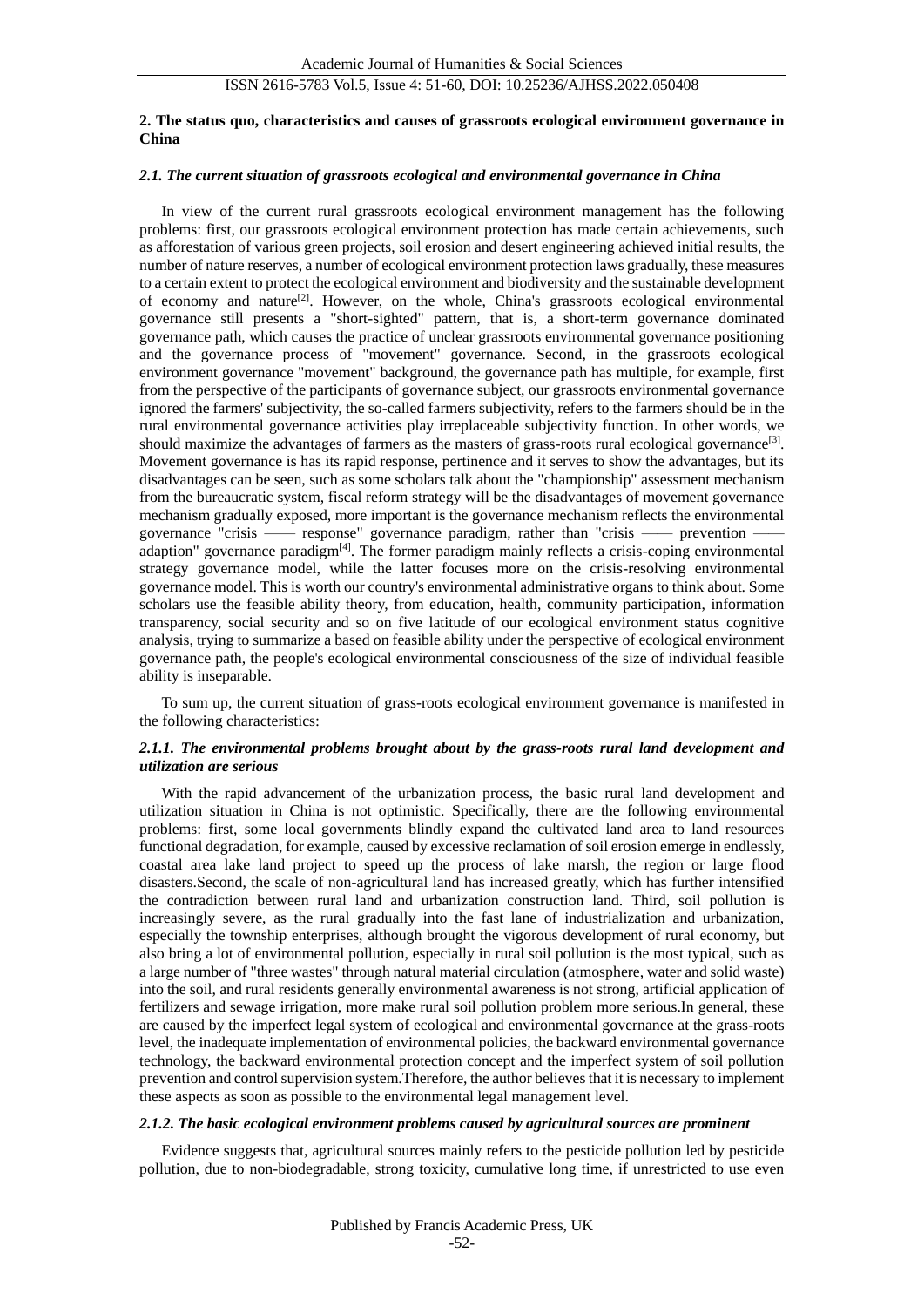abuse, will further aggravate the deterioration of the basic rural ecological environment, cause serious pollution to the environment and agricultural products, and pose a fatal threat to human and animal health and life safety.Specifically, the huge impact of agricultural source pollution is: First, as for the impact of pesticides on human health, according to relevant statistics, 13,933 pesticide poisoning incidents occurred in 2001, and the death toll was as high as 877 cases, which is enough to prove that the damage to pesticides on human health is immeasurable.Secondly, pesticide pollution to the environment, which is mainly manifested as the impact of pesticides on soil quality, that is, soil pollution, so that a large number of pesticide residues permeate into the soil.For example, organochlorine pesticides, which were used in large quantities in the 1970s, can still detect DDT residues from these soils until now.Finally, the pesticide pollution of agricultural products is increasingly serious, because the pesticide itself has refractory, so after the use of pesticides for vegetables, will enter the plant body, serious pesticide residues, and pollution of agricultural products, eventually through human consumption to the human body, will directly harm human health.The reason for these problems lies in the lack of laws and regulations related to ecological and environmental governance at the grass-roots level, the small law enforcement, the prolonged ban of highly toxic pesticides by green chemical pesticides, and the inadequate promotion of safe use of pesticides.

#### *2.1.3. Lack of grassroots environmental protection institutions and the unclear definition of environmental resources and property rights*

First of all, the reason for the lack of grass-roots environmental protection institutions is that China's grass-roots environmental institutions have been only based on the county level, while few environmental protection institutions are set up at the township or village level.Specifically, a very small number of towns have environmental protection offices, environmental protection inspectors, and their business management authority is very limited, can not play a substantial role in the grass-roots environmental management.Even these institutions are often "interested" in environmental pollution indicators cited by economic development, but turn a deaf ear to agricultural production pollution, thus no interested in agricultural non-point source pollution control methods.These negative effects have brought great difficulties to the ecological and environmental governance at the grassroots level.In addition, the unclear property rights of environmental resources also leads to the increased waste of environmental resources at the grass-roots level, because from the current basic law of environmental protection, citizens are not defined, let alone the rural environmental governance of the rural environmental rights in the law?Therefore, the problem caused by the unknown definition of property rights of rural grass-roots environmental resources is that rural environmental resources also have certain "public attributes", which further aggravates the disorderly utilization and even abuse of rural environmental resources.Therefore, the author believes that it is necessary to break the previous governance structure of "urban-rural dual opposition" and build a big governance pattern of modern urban-rural integrated governance, so as to solve the current dilemma of rural environmental resources waste.

The grassroots ecological environmental governance referred to in this paper is a part of the concept of environmental governance. The academic circle has different definitions of environmental governance. Some scholars define environmental governance from the perspective of grassroots governments, thus limiting the scope of environmental governance to the ecological environment artificially reformed at the level of local governments<sup>[\[5\]](#page-8-4)</sup>. Therefore, grassroots ecological environment management refers to the county area and below the local environmental governance, namely the grassroots government according to the national environmental policy, environmental laws and regulations, environmental system, etc., to may cause or has caused ecological environment damage of economic and social activities to intervene, in order to achieve the purpose of improving grassroots environmental quality.

#### *2.2. Characteristics and causes*

#### *2.2.1. Characteristics*

The author searched the keywords about "environmental governance" through CNKI and other literature retrieval platforms, and further combed and found that although there are expression differences in "ecological governance", "environmental governance" and "ecological environmental governance" respectively, these three concepts were adopted by many scholars.Relatively speaking, as described by some scholars, the concept of "environmental governance" is mostly used in the field of social science, while natural science articles mostly use "ecological governance", and "ecological environment" and "ecological environment governance" are rarely used<sup>[\[6\]](#page-8-5)</sup>. Scholar Fan Junyu said, " From the perspective of existence, we cannot completely oppose the natural environment and the ecosystem as different things."In my opinion, this is two aspects of a problem, which are ultimately manifested in the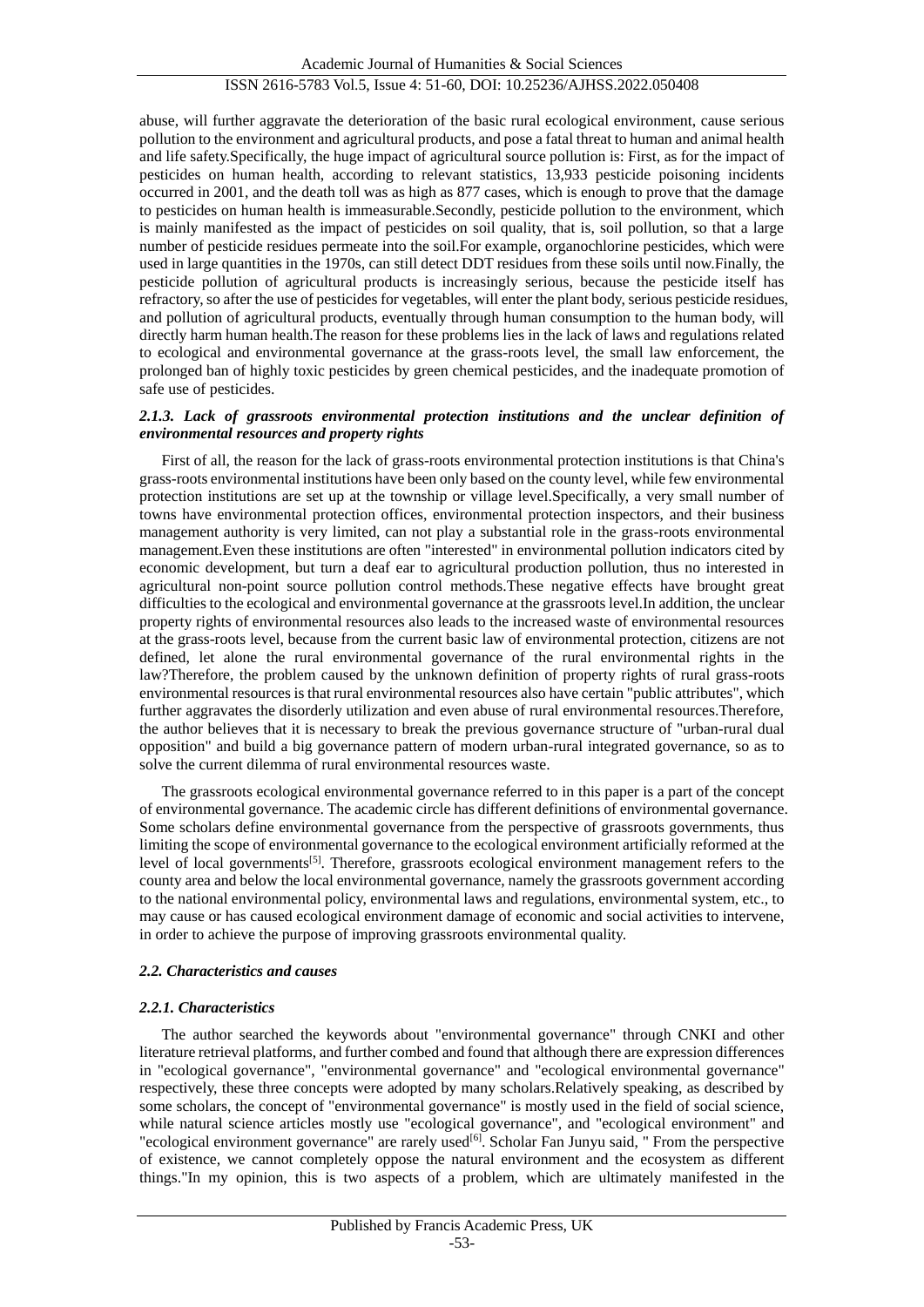relationship between nature and human society.Only when man and nature coexist in harmony can we better realize the ideal blueprint for the common progress between mankind and ecological civilization.Similarly, academic scholars on the current characteristics of grassroots ecological environment governance is much the same, such as some argue that " China grassroots ecological environment governance structure dominated by the grassroots township government, from the bureaucratic pressure transmission of grassroots government environmental policy execution mode, more prominent one feature is based on the opportunity of grassroots ecological environment governance."The theorist also believes that China's national governance system is still in the modernization transformation, since the modern ecological environment governance system belongs to China's national governance system framework of small and medium-sized, should think that China's 2020 central official document on the modernization of environmental governance system and governance capacity modernization system construction is still in its shape.

It is worth mentioning that the grassroots ecological environment governance structure still belongs to a "vertical" "block structure" governance structure, because since ancient times China is a country with higher degree of centralization, nature, grassroots penetration power is relatively low, so grassroots administrative organs tend to be divided into "west" subject environmental management system, namely collapse into specialized environmental administrative agencies and vertical leadership of the central environmental authorities<sup>[\[7\]](#page-8-6)</sup>. This has caused problems such as unclear responsibilities of block governance as mentioned above. It is easy to say that the dual leadership mode of combining "block" has caused many management problems to the grass-roots ecological environment governance.For example, the path of "decentralized environmental governance" generally adopted by countries all over the world, in fact, also exists shortcomings<sup>[\[8\]](#page-8-7)</sup>. First of all, senior environmental decision makers cannot develop precise environmental policies for local environmental protection; in addition, decentralized environmental governance cannot fully supervise the superior government, which is prone to the adverse consequences of poor environmental governance, and even the rent-seeking of grassroots government power.It can be seen that decentralized environmental governance may not have better results than centralized control.The key is to form a pattern of diversified environmental governance.In the legal supervision level, grassroots ecological environment management also presents the following characteristics: first, our grassroots ecological environment regulatory laws and regulations are relatively scattered, does not have strict responsibilities division logical structure, mainly between different environmental separate laws and regulations, poor coordination, lack of organic connection, thus inevitably cause a single-dimensional governance, Kowloon water conservancy governance scene.Second, the number of legislation on the supervision of the ecological environment at the grassroots level is far from enough, and the quality of legislation is also short. With the continuous development of the economy and society, the living standards of urban and rural residents are improving day by day, and the demand for the ecological environment at the grass-roots level is also increasing.This naturally causes new environmental governance problems. For example, due to China's complex, crossregional and pollutant diversification, it requires us to update environmental governance technologies in a timely manner and accelerate the establishment of scientific and technological means that can be crossregional linkage control and pollution prevention and control.Third, the grassroots ecological and environmental regulatory agencies, supervision methods and supervision system are not very ideal. Specifically, the regulatory agencies lack the spirit of mutual cooperation, especially the lack of mutual linkage, mutual restriction and mutual influence communication mechanism for environmental governance issues.The supervision mode is the differentiated supervision of ecological environment and urban and rural areas, which directly leads to the dual antagonistic structure of urban and rural development, resulting in very different effects of urban and rural environmental governance.In terms of the regulatory system, it is mainly reflected in the neglect of the standard unification, which is reflected in the different assumptions and standards of the grass-roots ecological environment supervision system among regions, which leads to the occurrence of thorny problems such as obvious differentiation of the regulatory system and imperfect assessment mechanism.

To sum up, how to effectively manage the ecosystem and solve environmental problems is more important to have a set of integrated environmental supervision operation mechanism and integrated regulatory thinking to govern cross-regional environmental problems at the grass-roots level.Strengthening the sharing of environmental monitoring data among regions to improve the efficiency of ecological and environmental governance at the grassroots level.

#### *2.2.2. Causes*

Cause of rural environment grassroots governance mainly has two levels: the first level is shallow level sense, mainly includes: one is the background of urban and rural overall mechanism, urbanization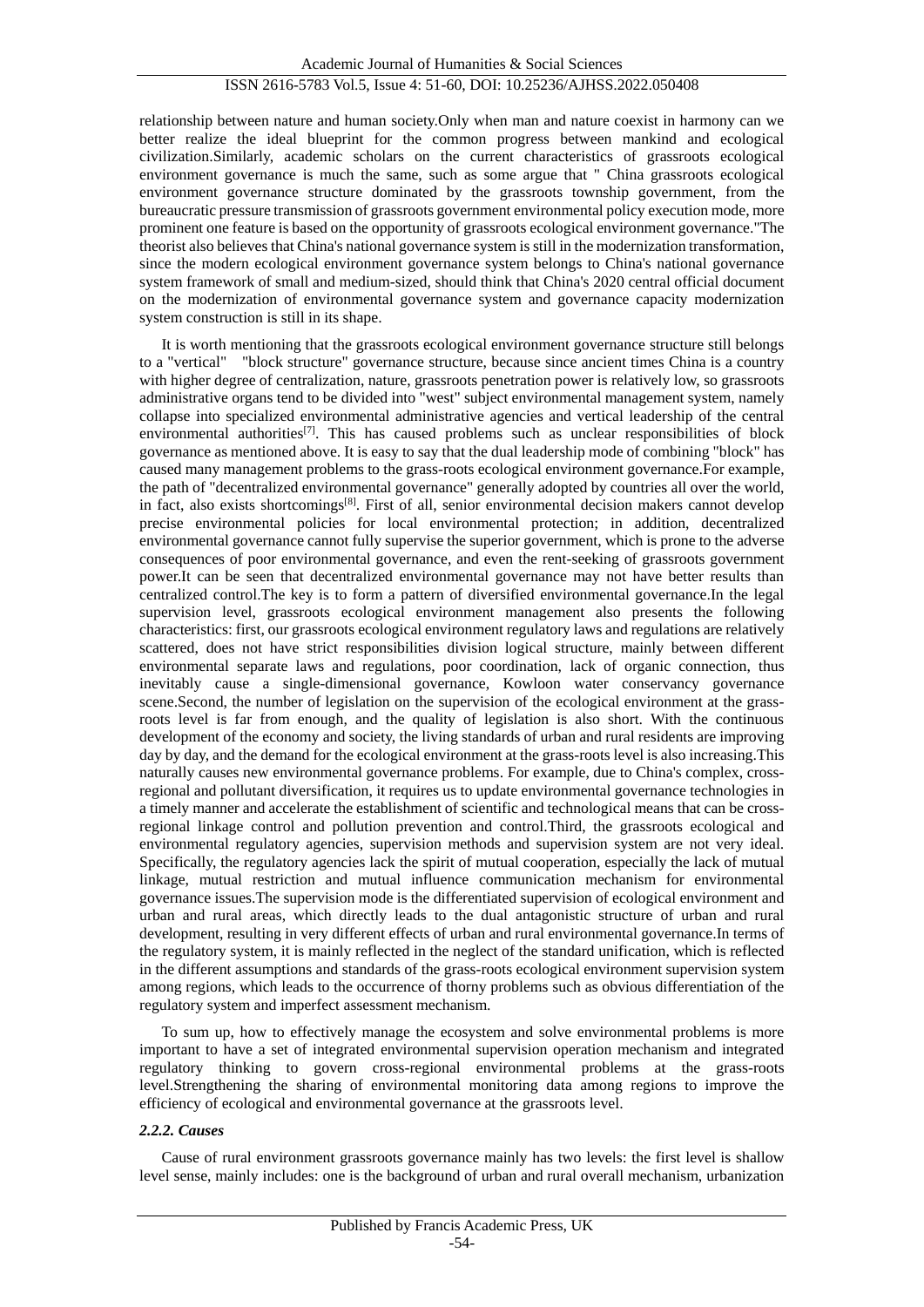is mainly attributed to the lack of urban and rural overall planning and orderly urban planning, and individual local governments in the process of extreme pursuit of green GDP, naturally will urban garbage and pollution to rural areas, further aggravate the rural grassroots ecological environment deterioration, make farmers living environment under unprecedented pressure<sup>[\[9\]](#page-8-8)</sup>. Second, the existing environmental supervision system is full of loopholes, the modernization model of rural environmental autonomy has not yet taken shape, and gaps in environmental legislation, vacuum in law enforcement and blind spots in rural areas emerge in endlessly.Third, the problem of poverty and environmental problems in grassroots rural areas interweave, which leads to the balance between rural economic development and farmers' public health.The second level is the deep reason, which is mainly attributed to the long-term neglect of local environmental protection legislation on rural environmental problems.

#### **3. The application of Marxist ecological view in environmental governance**

#### *3.1. Main contents and their application of the Marxist ecological view*

This paper defines the concept of Marxist ecological concept in one sentence as the sum total of a series of ideas and value system concerning ecological issues formed in the process of Marx's development.Overall, it contains the meaning of three dimensions: the first dimension is about the dialectical and practice of nature, Marx's dialectical and practice of nature view that the history of man and nature is interrelated, whether the history of nature or natural history, are through labor to reflect the material energy flow and exchange of history.The second dimension is the materialist view of ecological nature, the dialectical relationship between society and nature, which holds that the human beings' ability to use natural laws is not objective first, but acquired through a series of human ecological practices.The last dimension is the dialectical relationship between man and oneself<sup>[\[10\]](#page-8-9)</sup>. In addition, some people believe that " the Marxist ecological view also includes the comprehensive and free development of human beings, that is, integrating man and nature, society and himself into a harmonious relationship and returning to human beings themselves.He believes that the Marxist ecological concept is the ecological concept, which is the dialectical relationship and practical thought between man and nature formed by Lenin and the Communist Party of China after elaborated by Marx and Engels"[\[11\]](#page-9-0).

In general, some scholars believe that the Marxist ecological view mainly includes the following four aspects: first, nature constitutes the basic premise and material conditions of human survival and social development; second, the deep criticism of the ecological crisis of capitalism; third, practice becomes the bridge between man and nature; fourth, the harmonious coexistence between man and nature and the liberation of all mankind.Therefore, the scholar mainly elaborated the Marxist ecological view from the two levels of Marx's materialism and historical view, because man is the product formed in the long-term evolution of nature. It is known to all that nature is the material basis for human survival.Therefore, human beings cannot do without nature, and human beings certainly belong to a part of nature.Therefore, nature constitutes the basic premise and material conditions of human survival and social development.Moreover, because the prerequisite for human existence is inseparable from the protection of external nature, the primary attribute of human beings in nature is the nature attribute, that is, the materiality of man.The second aspect is mainly to describe the Marxist ecological view from the object of labor. Specifically, Marx believes that labor is first an indispensable intermediate medium for the communication between human beings and nature, because human beings can have "dialogue" with nature only through the form of labor, that is, material exchange.Secondly, it also believes that people are the existence of "object nature".In other words, man is the object of man, nature is the object of nature, so it can be concluded that the relationship between man and nature is a kind of "object relationship" based on practice.In addition, Marx and Engels, starting from the view of environmental holism, believe that the relationship between human beings and the natural environment is the unity of self-imposed initiative and spontaneous dependence. The author believes that this is also the unity between man and nature playing subjective initiative and objective acceptance (free nature).The third aspect is divided into two contents: first, the theorist deeply expounds the natural anti-ecology of capitalism; second, Marxism believes that the deterioration of the capitalist environment is caused by the dehumanization of the capitalist system.The fourth aspect from the liberation theory of human nature, profoundly expounds the man and nature should be in harmony, because the harmony between man and nature and the relationship between the liberation is the following two points: first, realize the liberation of mankind before conditions is to improve the relationship between man and natural environment, make both permanent harmony.At the same time, this is also the internal essential regulation to achieve the harmonious coexistence between the two.Second, the liberation of man must constitute the basic provisions to realize the harmonious coexistence between man and nature.Some scholars have completely summarized the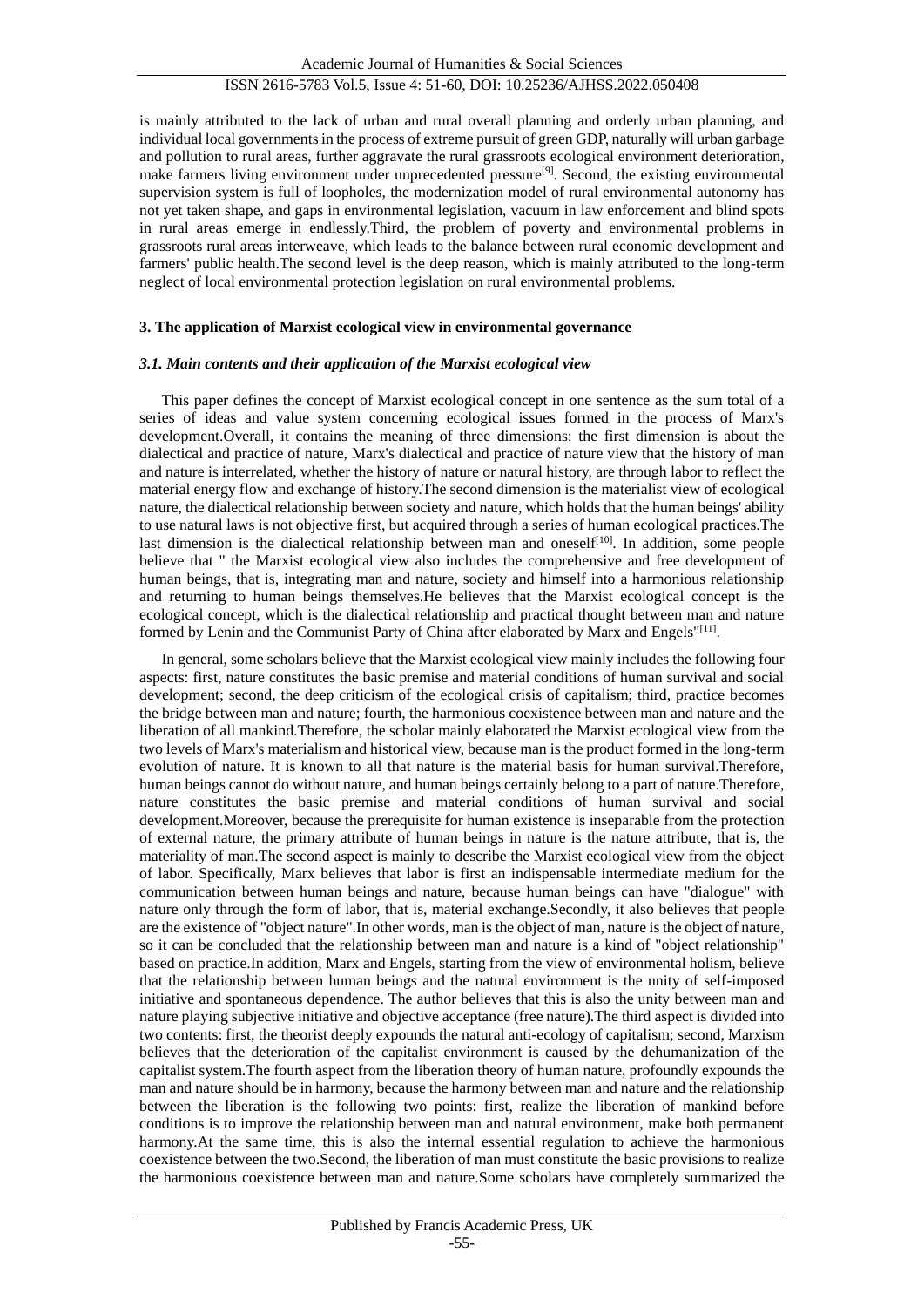three core thoughts of Marxist ecological view from the Marxist classical works, such as the thought on the dialectical unity between man and nature, the thought on the capitalist system and ecological crisis, and the theory on socialism and ecological issues.Although the scholars have deeply summarized the main content of Marxist ecological view and the boundary points of ecological Marxism and western propositions, the above-mentioned scholars have not clearly pointed out the deep implication of Marxist ecological view, that is, the lack of the thought of "the unity of man and nature" from China since ancient times.To be specific, it is the holistic concept of development that integrates the ecological, realistic, ethical, moral and sustainable development theories of the Marxist ecological civilization theory.Therefore, this is the core essence of the continuous development of the Marxist ecological concept.

#### *3.2. Application of law*

As scholars have mentioned, "The Marxist ecological view is also an ideological system that keeps pace with The Times and keeps developing, and it is the theoretical expression of the concept of socialist ecological civilization with Chinese characteristics"<sup>[\[12\]](#page-9-1)</sup>. Its application in ecological environment governance is mainly reflected in the following aspects: we must inherit and develop the Marxist ecological view, specifically, first, we emphasize the Marxist dialectical view of nature, change the concept of development, respect nature, conform to nature and protect nature.Second, we will deeply develop the Marxist ecological and political view. General Secretary Xi Jinping profoundly expounded at the National Conference on Ecological and Environmental Protection that ecological and environmental issues are major political issues and livelihood issues.Thirdly, the Marxist green development concept has been practiced, especially the first Civil Code of New China promulgated in May 2020 and came into force in January 2021.Civil code of the general principle of green from the perspective of sustainable development of man and nature deeply interpret the importance of the marxist green development concept, namely green development is to solve the current Chinese environmental pollution problem and Chinese grassroots environmental pollution issues major decisions, trying to adjust the basic economic structure, resource utilization structure and collective land resources application results to realize the grassroots ecological environment management horizon of marxist green development concept.Finally, the development of marxist ecological rights and interests helps to realize the most basic natural rights and interests of farmers, such as in grassroots ecological management, reduce non-point source rural pollution, constantly improve the level of ecological environment management, increase the grassroots ecological environment governance of ecological benefits, meet the increasing demand of the grass-roots people environment, efforts to draw a "green water castle peak is the jinshan yinshan" green rural picture.

Based on this, the Marxist ecological view also plays an important role in the grassroots ecological environment supervision, such as the Marxist ecological environment supervision law reform; adhering to the Marxist ecological environment development concept helps to change the grassroots ecological environment governance supervision mode, namely to implement the grassroots ecological environment control policy and strengthening the performance evaluation of the grassroots ecological environment department.

## **4. A new legal path for grassroots ecological environment governance in China**

## *4.1. Constructing an open grass-roots ecological environment governance system with holistic governance thinking*

As what mentioned before, China's grassroots government's ecological environment legislation concept is relatively backward, This leads to the grassroots ecological and environmental governance presents a very backward irrational environmental legislation idea of "crossing the river by feeling the stones" and "making a mature one by one", Therefore, it is necessary to change the previous local thinking environment legislative tendency, Marx's ecological thinking to construct an open and diversified grass-roots ecological environment governance system, Because this is in line with the internal systematic thinking and design of legislation, It also meets the requirements of grassroots environmental legislation based on empirical research, More in line with the theoretical basis of the conditions of the socialist market economy.Therefore, we can better solve the grassroots environmental governance problems such as secondary pollution caused by the continuous expansion of agricultural non-point source pollution, diversified forms of rural environmental pollution, increasingly serious pollution from large-scale breeding, and untimely or effective treatment of domestic sewage and garbage.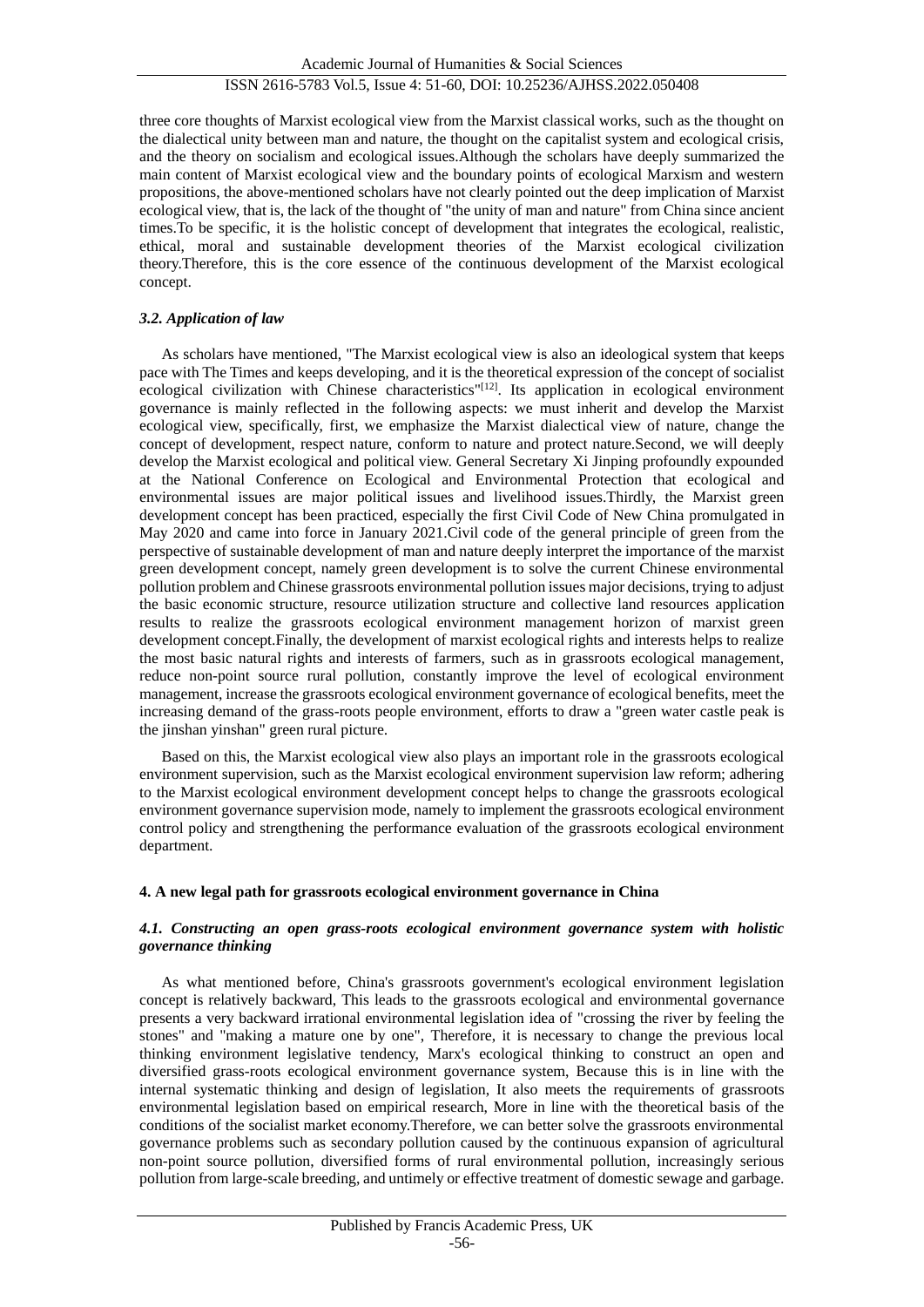According to Nes, while ecological science can provide us with a model of thinking about deep philosophical problems, namely ecological philosophical problems, we may have a second danger if we rely too much on ecological science to solve a specific environmental problem: ecological instrumentalization.Therefore, we can not only view Marx's ecology as another kind of environmental science, but breed a metaphysical view of environmental governance<sup>[\[13\]](#page-9-2)</sup>. Therefore, the Marxist ecological view is an open and holistic environmental governance view.

Overall governance (holistic governance), first originated in the UK, its main representative is the British management scholar Perry Hicks (2002) first put forward the concept of "holistic government".It believes that holistic governance is the platform of full communication and cooperation mechanism among government agencies, so as to maintain continuous and consistent policy goals, and achieve seamless cooperation target governance actions in an effective and well-coordinated state<sup>[\[14\]](#page-9-3)</sup>. About the connotation of "integrity governance" debate, scholars at home and abroad, according to the relevant scholars, here the author is defined as " under the government governance mode, to fully use of information technology as governance means, to service citizen demand as the leading idea, the information system, public and private sector and governance level coordination and organically integrate its function and responsibility mechanism of such a governance paradigm."Based on the academic perspective, the author believes that although the holistic governance theory originated in the western Hicks, if we look at the current environmental governance issues in China, we should also develop a systematic and systematic comprehensive governance theory based on its theory.We need to add another stage to Hicks' governance theory, namely, adding the core element of "market incentive" to the tone of "coordination", "integration" and "gradual close connection and mutual infiltration".This is because in the author's opinion, environmental governance focuses on "reason", "reason", as the name implies, the general nominal meaning of the way, or the ways and methods of management, etc.Therefore, "governance" only represents a strategic tool, which can not solve the environmental pollution problem on the whole.by this token, We need to focus on ecological and environmental governance or the innovation of governance path, The specific contents of market incentive methods mainly include two aspects: (1) the market governance model of environmental public resources based on the theory of public goods, China is a real market for public goods, Any citizen in a country is the subject of responsibility for the public good, But due to the inherent defects of public goods, Noncompetitive means, The result is the phenomenon of "free hiking", Thus resulting in great damage to public goods (environmental resources), It has put huge economic pressure on local governments.Therefore, we need to rely on the government's macro-environmental regulation policies to adjust the income distribution proportion of environmental public goods.It is easy to say that, through the market incentive method of collecting environmental tax to promote the grass-roots ecological and environmental governance efficiency.(2) Regulate the environment based on Kos's externality theory.Specifically, through the internalization of the external environmental costs, the property rights of environmental resources, that is, to clarify the ownership of environmental property rights interests, so as to eliminate the negative externalities brought by the environment.In fact, this emphasizes the concept of "the principle of environmental law sharing" of environmental law.

If we want to realize the successful transformation of China's grassroots ecological environment governance path as soon as possible, That is to enter the holistic governance thinking emphasized by the Marxist ecological view to construct an open grass-roots ecological environment governance system, Then we need to start from the basic logic of the grass-roots environmental operation system, the application of multiple environmental governance strategies and the transformation of the grass-roots ecological environmental governance system, in this regard, The first aspect is to weigh the legitimacy and effectiveness of the environmental policy implementation of the grassroots government, in other words, We need to make accurate judgments and benefits between the use of formal power and the application of informal strategies; The second aspect is a complete change from the source of incentive and assessment methods, That is, from the pressure of the bureaucratic system in the old mode to the diversified interactive governance pattern of the grassroots government, the grassroots society and the public in the new mode; The last aspect is to change the operation mechanism and mode of grassroots environmental governance power, To transform from the previous informal grassroots environmental governance structure to the formal power structure under the leadership of the modernization of national governance system and governance capacity, Starting from the institutional power structure, Thus changing the shackles of the "semi-formal" governance practice of the grassroots ecological environment, We will move to modernize the ecological and environmental governance system at the community level.In recent years, the country in promoting the construction of basin ecological environment management at the same time, is also committed to explore the integration basin ecological environment cooperation management system model, this is in order to break the long period of environmental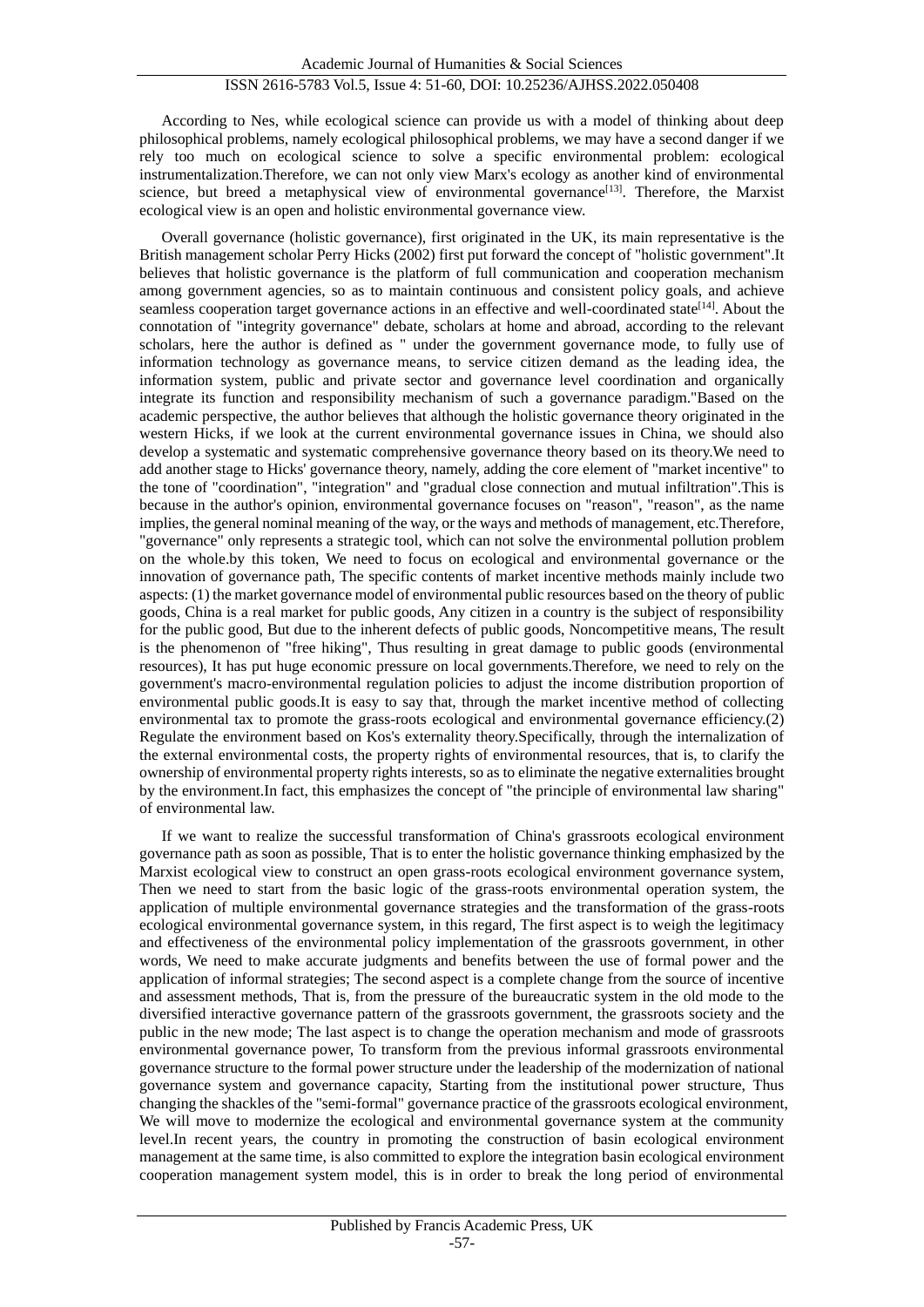governance power structure "segmentation" bad situation, in Fujian province, for example, as the first ecological civilization test base, has in the basin ecological environment management has formed a good demonstration experience.Fujian province has carried out new changes in the ecological governance mechanism at the grass-roots level, which is reflected in the introduction of a series of feasible environmental laws and regulations, such as the Regulations on Water Environment Protection in Fujian Waterbasins and the Compensation and Management Measures for Ecological Protection in Key Waterbasins and other Legal Measures of Fujian Province.In supporting mechanism and governance power structure is consistent with environmental governance system modernization goal, environmental governance power structure, Fujian province established the provincial government as the center, city and county government and enterprise market main body and citizens to participate in the overall comprehensive governance pattern, and its innovation in the governance mechanism, namely from the assessment system, ecological restoration, ecological compensation and other multi-dimensional basin ecological environment modernization management process.Since then, a long-term mechanism of minjiang River ecological environment cooperative governance has been formed, which provides valuable experience and reference significance for China to comprehensively promote the ecological environment governance in river basins.

#### *4.2. Take the road of modernization the community-level ecological and environmental governance system*

Take grassroots ecological environment governance system modernization means to the rule of law governance, in 2020, the central committee of the communist party of China issued the rule of law society construction implementation outline (2020-2025), the fifth part further emphasize "improve the level of social governance, solve social problems, coordinate interests, promote social undertakings, improve the social governance system, promote multi-level multi-field governance, promote social governance institutionalization, standardization, procedural". As an important part of social governance, grassroots ecological and environmental governance also needs to be updated and developed according to law under the construction of a modern environmental governance system, and realize the transformation of modern governance under the rule of law simultaneously.More importantly, on the premise of building a social governance pattern featuring joint contribution, joint governance, and shared benefits, we should actively promote the building of a modern environmental governance community that everyone is responsible, responsible and enjoys.[] It can be seen that China's grassroots ecological environment governance model should also begin to build a modern ecological environment governance system with "government leading, enterprise subject and social public extensive participation"[\[15\]](#page-9-4). Because, the modernization of ecological and environmental governance system contains the essence of social co-governance, and its fundamental task is to explore a set of new paths of environmental governance based on social cogovernance.Therefore, as scholars say, the core connotation of the modernization of grass-roots ecological environmental governance system mainly includes the following six aspects: First, the premise of modern ecological environmental governance system is the rule of law and a certain degree of autonomy.Second, the common goal of a modern ecological and environmental governance system is to prevent and control environmental pollution, protect and improve the ecological environment as stipulated in China's basic state environmental policy.Third, it is a modern ecological and environmental governance system composed of the trinity participation of the government, enterprises and the public in environmental governance, so the subject of social co-governance should include national institutions at all levels and social parties.Fourth, the modern ecological and environmental governance system is not a static governance rule, but as a dynamic governance process, that is, a process of the interaction of multi-party governance subjects.Fifth, the modern ecological and environmental governance system provides a new path for enterprises and the public to participate in the environmental governance of governments at all levels. It is a modern ecological and environmental governance path based on democratic consultation as the link.Sixth, the main structure of the modern ecological environment governance system is the tripartite subject, which provides an important guarantee for the realization of the environmental interests of the three subjects. Therefore, the co-governance achievements generated in this process should also be shared by the government, enterprises and the public.Take an ecological community in Jingdezhen, Jiangxi province, as an example. In the past, in the flooded shantytowns in Jingdezhen, the residents here often suffer from floods, resulting in their personal and property losses.Therefore, it has also exposed a lot of weak environmental treatment problems, such as narrow roads, potholes, sewage flow, dirty environment, incomplete infrastructure and so on.In response to the call of the ecological thought of the rule of law, the regional ecological comprehensive management work gradually, Jingdezhen combined with "double gen double repair" work, further promote long lake long system, moved a batch of flood shantytowns, built a batch of new flood control engineering, built a batch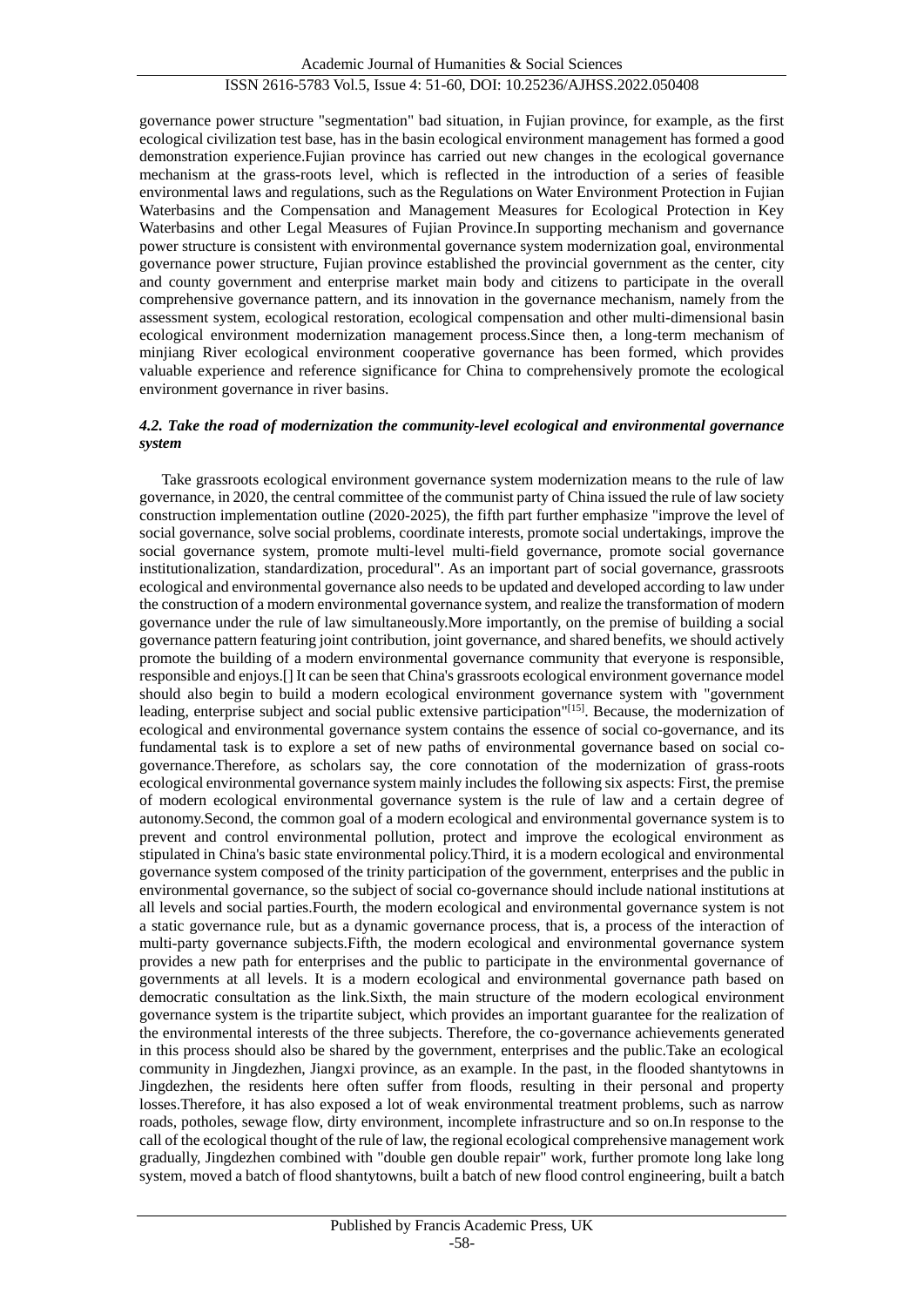of wetland park, urban flood season flood control capacity.The above measures without show the ecological environment management modernization needs state, society, market, community, citizens and other linkage of efficient ecological environment governance efficiency, also embodies the marxist ecological concept of harmonious coexistence between man and nature, more highlights the internal sustainable development of the whole —— ecological good governance.The essential requirement of ecological good governance is to deal with the common management and communication between the government and social organizations and their citizens on the ecological environment.Because under China's environmental legal system, the government has always been in a leading position in ecological environment governance, which is obviously conducive to the basic realization of grass-roots ecological environment security and ecological environment service functions.Therefore, the author also believes that the government should effectively give full play to the value effect of ecological environment management, and the grass-roots ecological environment also needs the government, social organizations, enterprises and individual citizens to participate in the governance, which is a new type of interactive relationship.Therefore, the purpose of ecological good governance is to achieve the public interest goal of maximizing ecological and environmental benefits, and to pursue a higher level of social fairness and equality, which is the so-called "environmental fairness" in academic circles.This just reflects that the grassroots ecological environment governance should take a diversified, interactive and standardized governance new path, and advance to the road of comprehensive ecological rule of law.

#### **5. Conclusion**

In summary, Although the effect of grassroots ecological and environmental governance in China has been gradually improved, However, under the big national governance pattern with the grassroots ecological environment as the foothold or starting point, China's grassroots ecological environment governance path is still in the transition period, It has not yet shifted to an open overall governance view with a Marxist ecological view as the core, thus, In the context of the modernization of the national governance system and governance capacity, China's grass-roots ecological environment governance path should also be timely updated in accordance with the "joint governance" system, To further realize the environmental value of ecological justice, ecological order, ecological efficiency and ecological environment service emphasized under the implication of Marxist ecological concept theory, We should change the old "government-society" dual model, Transformation to the new governance model of "environmental restoration + development and construction" emphasized by the Guiding Opinions of the General Office of the CPC Central Committee and the State Council on the Construction of a modern Environmental governance System.

#### **References**

<span id="page-8-1"></span>*[2] Lu Feng.Analysis of the current situation and management measures of the grassroots ecological environment in China [J].Resource conservation and environmental protection, 2013 (10): 155 + 157.*

<span id="page-8-2"></span>*[3] Ding Lin.On the generation restoration of ecological environment damage —— and on the improvement of Article 1234 of the Civil Code · Tort Liability Code (draft) [J].Journal of Jishou University (Social Sciences edition), 2020, 41 (03): 57-66 + 150.*

<span id="page-8-3"></span>*[4] Li Haosheng.Research on Grassroots Ecological Environment Supervision in China under the Scope of Marxist Ecological View [D]. Shandong University of Architecture, 2019.*

<span id="page-8-4"></span>*[5] Gao Huanhuan.Research on Ecological Civilization Construction under the Marxist Ecological View [D]. Inner Mongolia University, 2020.*

<span id="page-8-5"></span>*[6] Yan Jinqiang, Xia Biying.Research on the New Concept of Ecological Civilization under the Marxist View of Nature [J].Theoretical discussion, 2020 (04): 77-82.*

<span id="page-8-6"></span>*[7] Mr.Wang Pengwei.The Practice of Marxist Ecological Philosophy and its contemporary Value [J]. Journal of Nanjing Forestry University (Humanities and Social Sciences edition), 2020,20 (02): 52-60. [8] Liu Qiumei. Thoughts on the Construction of Ecological Civilization under the threshold of Marxist Nature [D]. Ludong University, 2020.*

<span id="page-8-8"></span><span id="page-8-7"></span>*[9] Shi Yuxuan. Research on Chinese Ecological Civilization Construction from the View of Marxist Ecological View [D].Changchun University of Technology, 2019.*

<span id="page-8-9"></span>*[10] Chen Yanchao, Cheng Jiaqi.Marxist Ecological Thought and Its Development in Contemporary China [J].Journal of Shenyang University of Technology (Social Science edition), 2019,12 (06): 567- 571.*

<span id="page-8-0"></span>*<sup>[1]</sup> Ding Lin.On the Modernization of Ecological Environment Governance System and the Interactive Law Enforcement of Environmental Administration [J]. Politics and Law, 2020 (05): 105-115.*